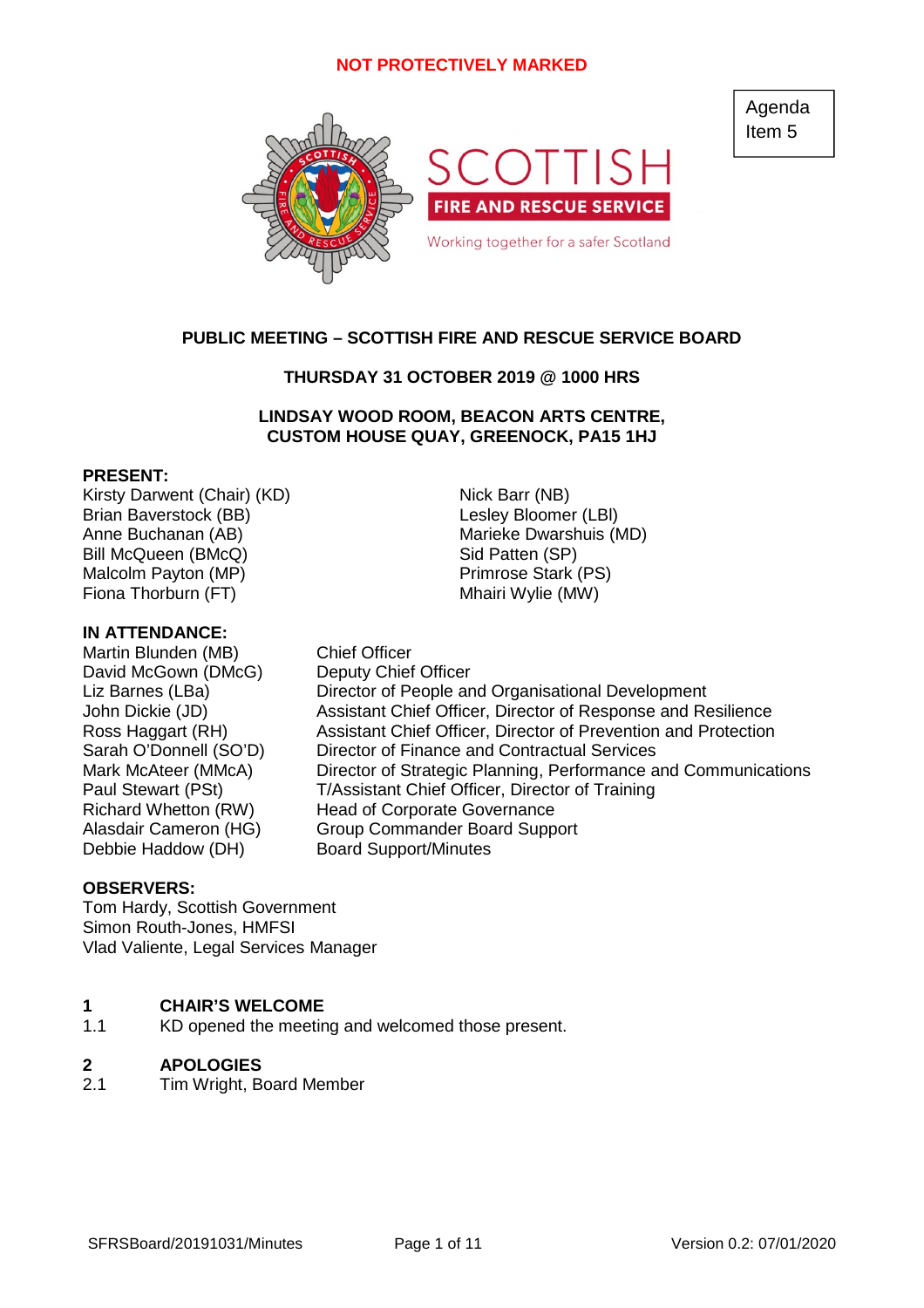#### **3 CONSIDERATION OF AND DECISION ON ANY ITEMS TO BE TAKEN IN PRIVATE**

- 3.1 The Board agreed that the reports on *Draft Annual Report and Accounts 2018/19, Provision of Internal Audit Services and Uniformed Pay Terms and Conditions Negotiations Update* would be taken in private due to matters involving confidential commercial or financial information not already in the public domain (Standing Order 9E) and confidential matters relating to ongoing negotiations (Standing Order 9F).
- 3.2 No further private items were identified.

#### **4 DECLARATION OF INTERESTS**

4.1 None

#### **5 MINUTES OF PREVIOUS MEETING: 29 AUGUST 2019**

- 5.1 The minutes were approved as an accurate record.
- 5.2 **Matters Arising**
- 5.2.1 None
- 5.3 **The minutes of the meeting held on 29 August 2019 were approved as a true record of the meeting.**

#### **6 ACTION LOG**

6.1 The Board considered the action log and noted the updates.

> **Item 13.3 SFRS Family Support Trust (FST) Guarantor Request (27 June 2019)** – It was suggested that the closing statement be adjusted to reflect that the FST have taken legal advice, the current scheme is closed and, if required, this would be brought back to the Board for further consideration. *(SO'D to confirm changes)*

> **Item 16.8 Clarification of annual turnover percentage (29 August 2019)** – Typographical error in the closing statement was highlighted and subsequently amended to read "*8.4% represents 12 month rolling average so still including Soft FM. Actual quarterly figure is 2%, Q1 2019/20 = 2%."*

#### 6.2 **Members noted the updated Action Log and approved the removal of completed actions.**

#### **7 DECISION LOG**

7.1 The Board considered the Decision Log.

> **Item 20 Balmoral Bar Closing Report (25 October 2018) –** JD confirmed that there were a few items still being progressed and that a full review of the implementation of the recommendation was scheduled to be undertaken.

#### 7.2 **Members noted the updated Decision Log.**

### **8 CHAIR'S REPORT**

- 8.1 The Chair presented her report noting events which had occurred since the Board meeting held on 29 August 2019, highlighting:
	- 'Deep Perseverance for Collective Leadership' seminar organised by Workforce Scotland.

#### 8.2 **The Board noted the report.**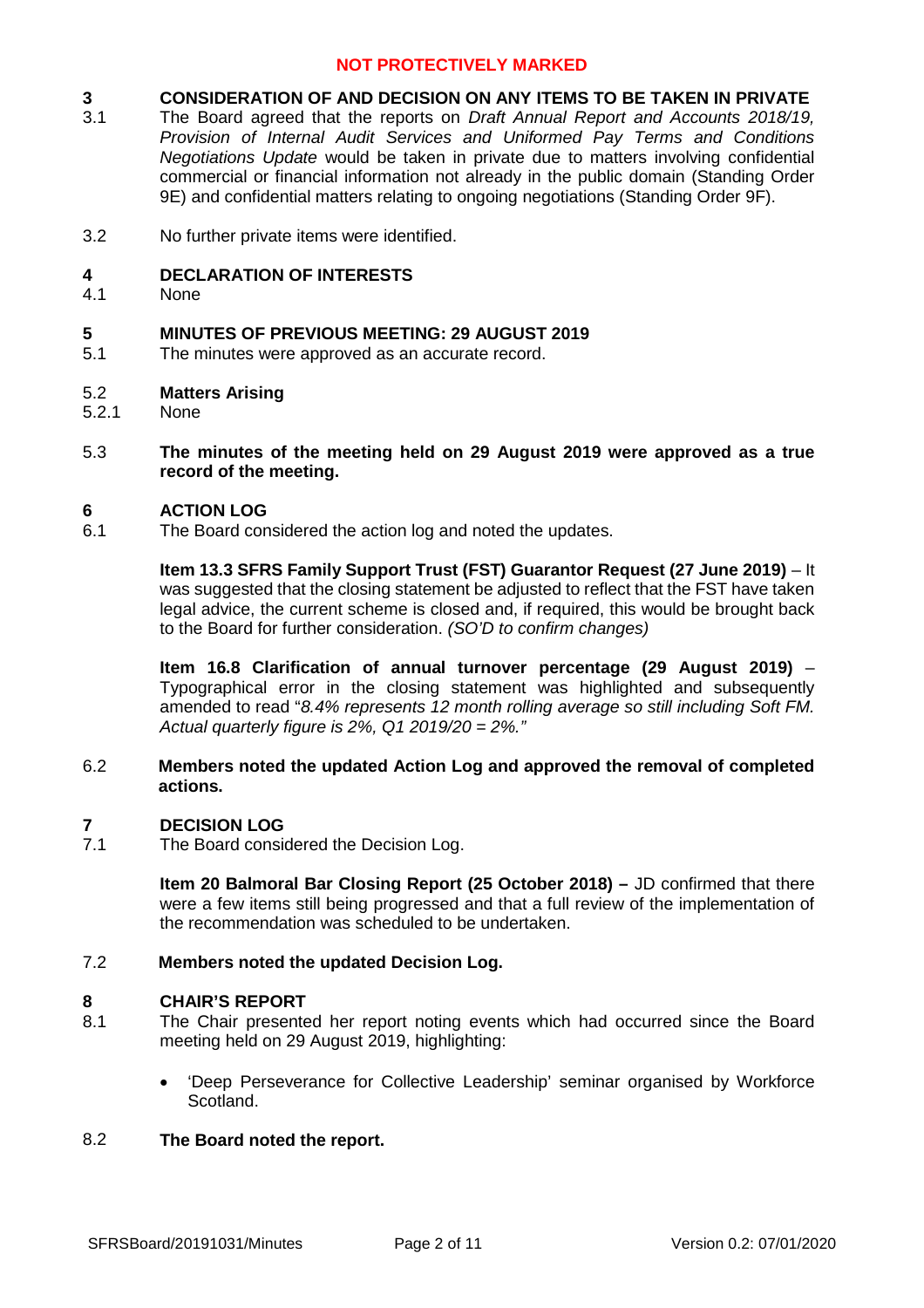# **9 CHIEF OFFICER'S REPORT**

- The Chief Officer presented his report noting events which had occurred since the Board meeting held on 29 August 2019, highlighting:
	- Thank you correspondence received following letter of condolences sent on the death of 2 German Firefighters, support provided to the family of retired former Tayside Fire and Rescue Divisional Officer Doug Tennant who sadly passed away and for attendance at the Edinburgh Military Tattoo.
	- Funerals have taken place for serving personnel who sadly passed away, Firefighter Raymond Cheng, Volunteer Firefighter Neil McCorquodale and Watch Manager (Control) Michele Fisher.
	- Publication of Grenfell Inquiry Stage 1 Report Following the Grenfell Tower fire the SFRS created an action plan, which was split into two main parts: general themes that emerged for the Service to scrutinise, and specific actions to support the Ministerial Working Group (MWG) on Building and Fire Safety. The plan also contains actions and timelines for work co-ordinated by the MWG, particularly the review of the fire safety regime in Scotland. Consideration will now be given on the findings and implications of the 42 recommendations contained within this report, as well as those contained within London Fire Brigade's report together with an independent review of their training that has recently taken place. If relevant, recommendations within the inquiry report will be factored into the Service's action plan. Where further changes are assessed as necessary to high rise fire safety advice or operational response to incidents within such properties, the Service would closely work with communities, partners, staff and Scottish Government to ensure that they are introduced safely and effectively.
	- Reinforced Autoclaved Aerated Concrete (RAAC) Panels Following a desktop review of the whole estate (448 buildings), further investigation was required on 143 buildings and inspections were carried out which resulted in 21 buildings (14 sites) with RAAC panels being identified. Thermographic surveys, asbestos surveys and intrusive investigations have been scheduled and any temporary work proposals agreed by mid-December. Access to the identified roofs have been restricted, with specific method statements for access to be agreed for any emergency repairs. Temporary propping has been installed at 2 stations and 2 canopies have been closed where defects of particular concern were noted during initial inspections. In the longer term, guidance from Standing Committee On Structural Safety (SCOSS) is clear that RAAC panels have reached the end of their design life, so roof replacement or provision of replacement fire stations would be required. Condition surveys are being undertaken to determine their suitability and this information will assist with developing options appraisals for each site. Thanks were extended to those involved in undertaking this significant amount of unexpected work. Report to be submitted to the Board (January 2020) once the inspections and surveys have been completed and would detail the financial implications for the Service together with options for consideration.
	- Recruitment of Deputy Chief Officer and Assistant Chief Officer DCO McGown has submitted his intention to retire in April 2020 and thanks were noted for his hard work during his long career. As a result, the advert for the position of Deputy Chief Officer, alongside the position for Assistant Chief Officer would be published on Thursday 7 November 2019.
	- EU Exit Preparation Thanks were extended to all those involved in preparing the Service for the proposed exit from the European Union. Acknowledgement of the development of a ground breaking way of how to accurately and effectively assess the risk and impact of concurrent events e.g. BREXIT, Bonfire Night & pandemic flu, to ensure that the most appropriate control measures have been identified.
	- National operational event plan for Bonfire night will be in effect from midday on 1 November to 6 November 2019 with DCO McGown, as Gold Commander for this duration. The 3 OCs would be supported by DCO McGown, T/ACO Stewart and ACO Dickie, who would also be hosting a visit from the Minister. Intervention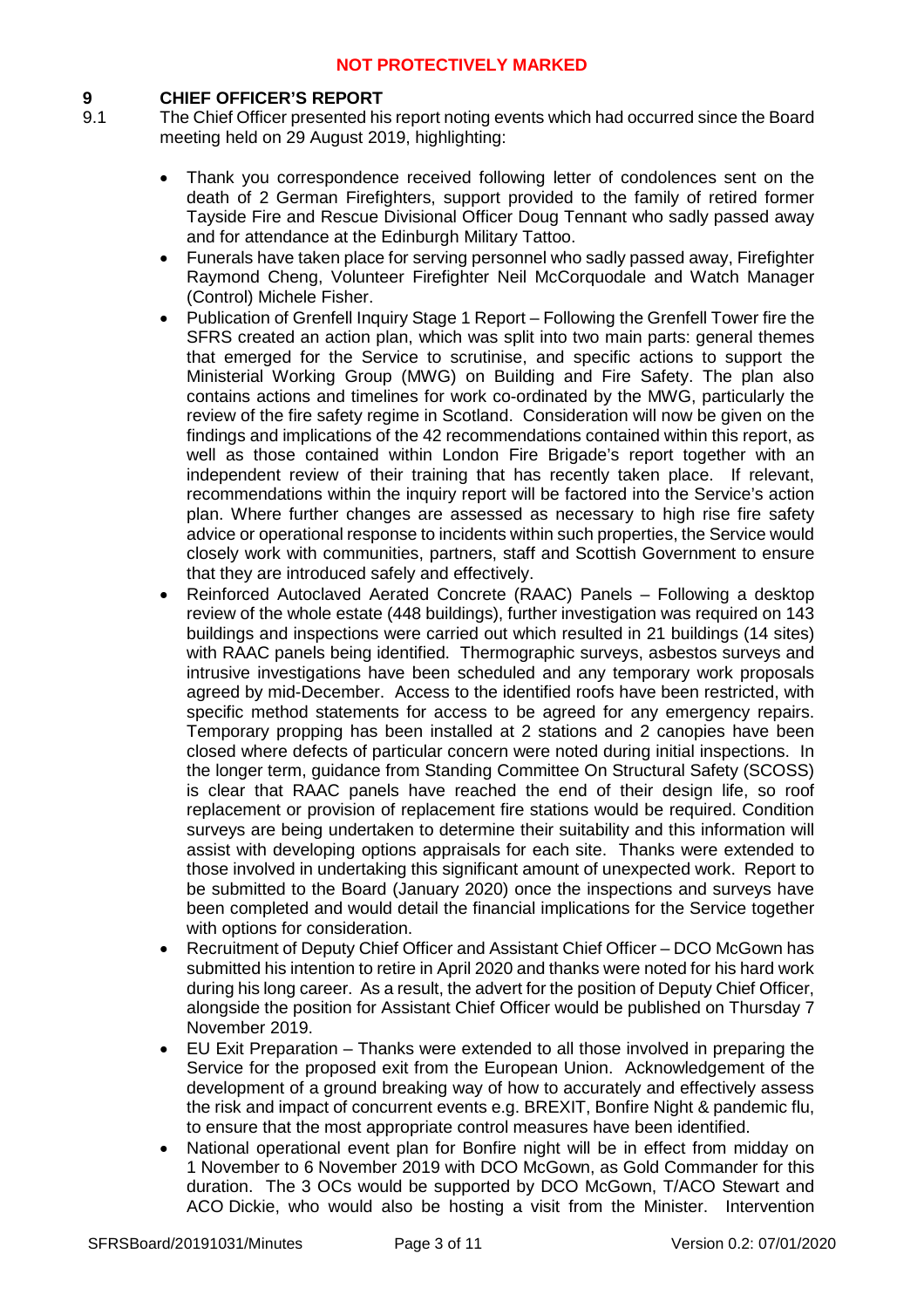activities undertaken leading up to Bonfire night supporting Police Scotland and local Councils were noted.

- 9.2 MB confirmed that external scrutiny from HMFSI would be requested in relation to the Service's action plan (Grenfell) following internal processes. There was no knowledge whether a similar process will be followed in England.
- 9.3 MB advised the Board that the Service would take careful consideration in their response to the published report and noted that the Service was in a good position. He noted ACO Haggart's recent interview with Radio Scotland and the receipt of a UK wide Freedom of Information request.
- 9.4 It was confirmed that costs associated with EU Exit preparation were being captured and had been previously submitted to Scottish Government.

#### 9.5 **The Board noted the report.**

### **10 SERVICE TRANSFORMATION UPDATE**

- 10.1 DMcG updated Members in regard to Service Transformation which had occurred since the Board meeting held on 29 August 2019, highlighting the following:
	- Final Legacy Reform Project (Operational Intelligence Phase 3) closing report to be submitted to the next meeting of the Transformation and Major Projects Committee (7 November 2019).
	- All projects progressing as anticipated with the exception of Out of Hospital Cardiac Arrests (delay in time), Safe & Well (delay in time) and Command & Control Mobilising System (delay in time).
	- Programme Office and Project Managers working together to improve project dossiers to align to the Strategic Plan 2019-22, improved control on the allocation of individual project's resource budget, improved reporting and scrutiny of projects progress, lessons learnt to be captured, development of Benefits Tracker and increased focus on Risk Register.
	- Internal audit of the programme has been suspended pending the commissioning of a Gateway Review (February 2020). New Gateway Review to consider the previous Gateway Review action plan.
- 10.2 The Board requested clarification on how the Service allocates resources and takes consideration of the impact on others. DMcG stated that Corporate Initiatives business cases had been reviewed and would be submitted to the Programme Office Board for scoring and prioritisation. Recommendations would then be submitted to the Strategic Leadership Team to inform resource allocation.
- 10.3 It was noted that the Gateway Review would be discussed at the next Transformation and Major Projects Committee (7 November 2019). The potential input from the Audit and Risk Assurance Committee in relation to the proposed terms of reference may be discussed at this meeting.

#### 10.4 **The Board noted the verbal update.**

### **11 COMMITTEE UPDATES**

#### 11.1 **Audit and Risk Assurance Committee (ARAC)**

- 11.1.1 BB reported that the Committee held a public meeting on 10 October 2019 and highlighted the following areas:
	- Recommended Annual Report and Accounts for approval by the Board (Agenda Item 24).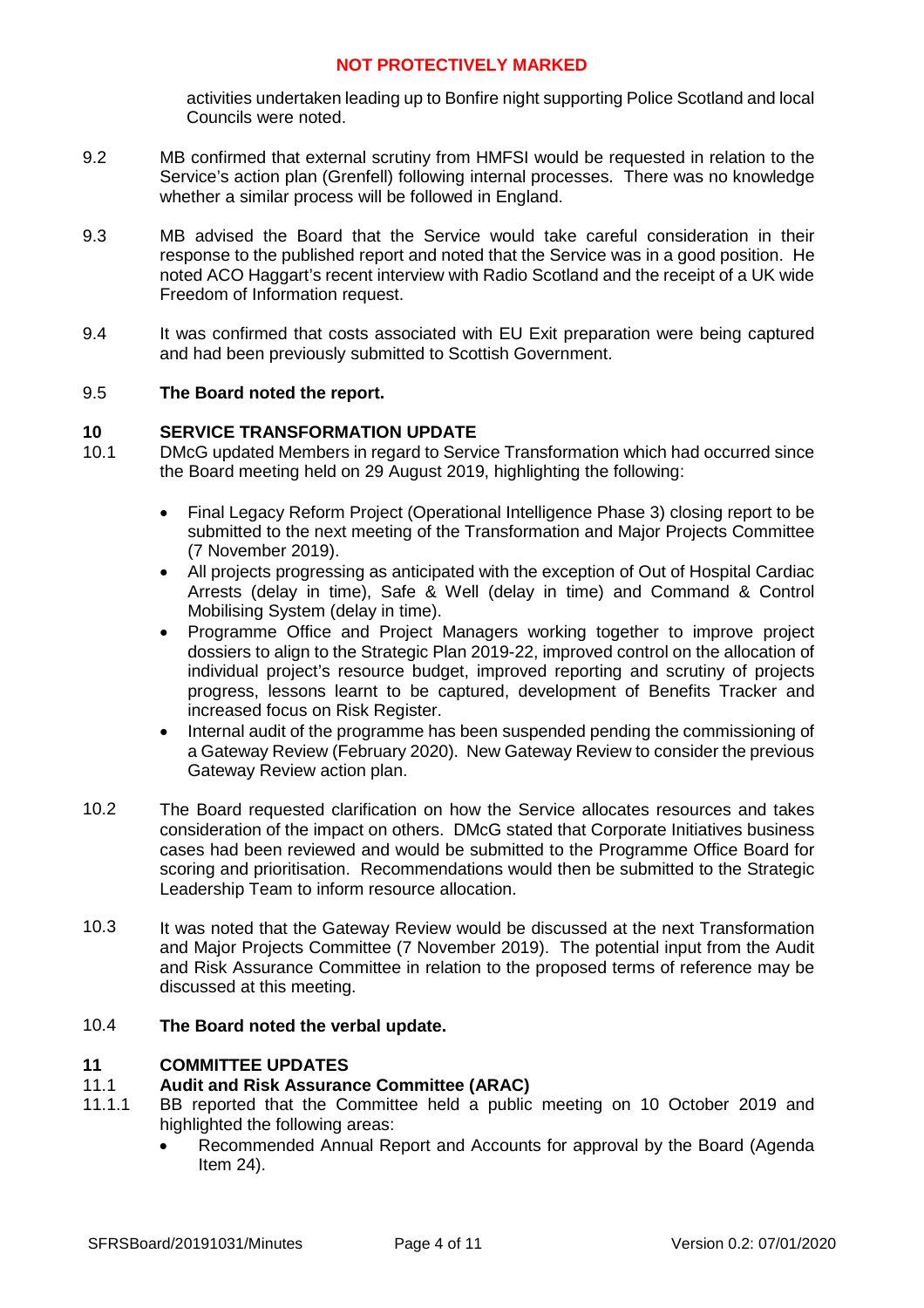- Internal Audit's Water Planning Arrangements final report, which highlighted the inconsistent application of policies at a local level and the wider issue of successfully communicating central policies and their implementation.
- Audit Scotland's report on Scottish Public Pensions Agency Public Sector Pensions Project failure and the Service's consideration of any lessons to be learnt.
- Internal Audit resourcing issues and contingency measures were discussed and assurances given that the internal audit programme would be delivered.

#### 11.1.2 **The Board noted the verbal update.**

#### 11.2 **Service Delivery Committee (SDC)**

- 11.2.1 NB reported that the Committee held a public meeting on 19 September 2019 and referred the Board to the attached draft minutes. He highlighted the following areas:
	- Operational Learning focus on Rural Full Time Support Watch Manager.
	- Spotlight Risk CR1.10 (Failure to ensure sufficient staff with appropriate skills are available to maintain an effective level of operational cover).
	- HMFSI Fleet Management Report Action plan to be brought to the next meeting (10 December 2019).
	- Compliments and complaints report and discussions relating to recording of informal approach to stations.
- 11.2.2 The Board commented on the number of risk registers within the Service. NB noted the Committee reviewed service delivery related risks in a new format and where appropriate individual risks would be flagged. DMcG confirmed that there was an appropriate number of risk registers within the Service and a review of the format was ongoing in conjunction with the Risk Manager.

#### 11.2.3 **The Board noted the draft minutes and verbal update.**

#### 11.3 **Staff Governance Committee (SGC)**

- 11.3.1 PS reported that the Committee held a public meeting on 5 September 2019 and referred the Board to the attached draft minutes. She highlighted the following areas:
	- Good progress on reporting despite issues with legacy issues in producing reports. This has highlighted critical interdependencies, therefore POD Directorate to report back on critical interdependence and how these are being managed. It was noted that the Digital Strategy is focusing on this as well.
	- Good progress on staff survey action plans and the potential benefits to defer the next staff survey.
	- TED review further information on the recommendations to include key themes, deliverables, outcomes and monitoring of appropriate governance.
	- Clarification to minutes HMFSI and FBU would be invited (to be in attendance) to the Project Board.
	- Reformat of agenda to group key themes to tie back into strategic outcomes.
- 11.3.2 It was noted that the Committee's recommendation to postpone the next staff survey would be presented to the Board in due course.
- 11.3.3 LBa informed the Board that the Staff Survey Action Plan and progress is available on the iHub. In addition, wider issues ie review of recruitment process, etc, were being progressed through the normal governance routes.

#### 11.3.4 **The Board noted the draft minutes and verbal update.**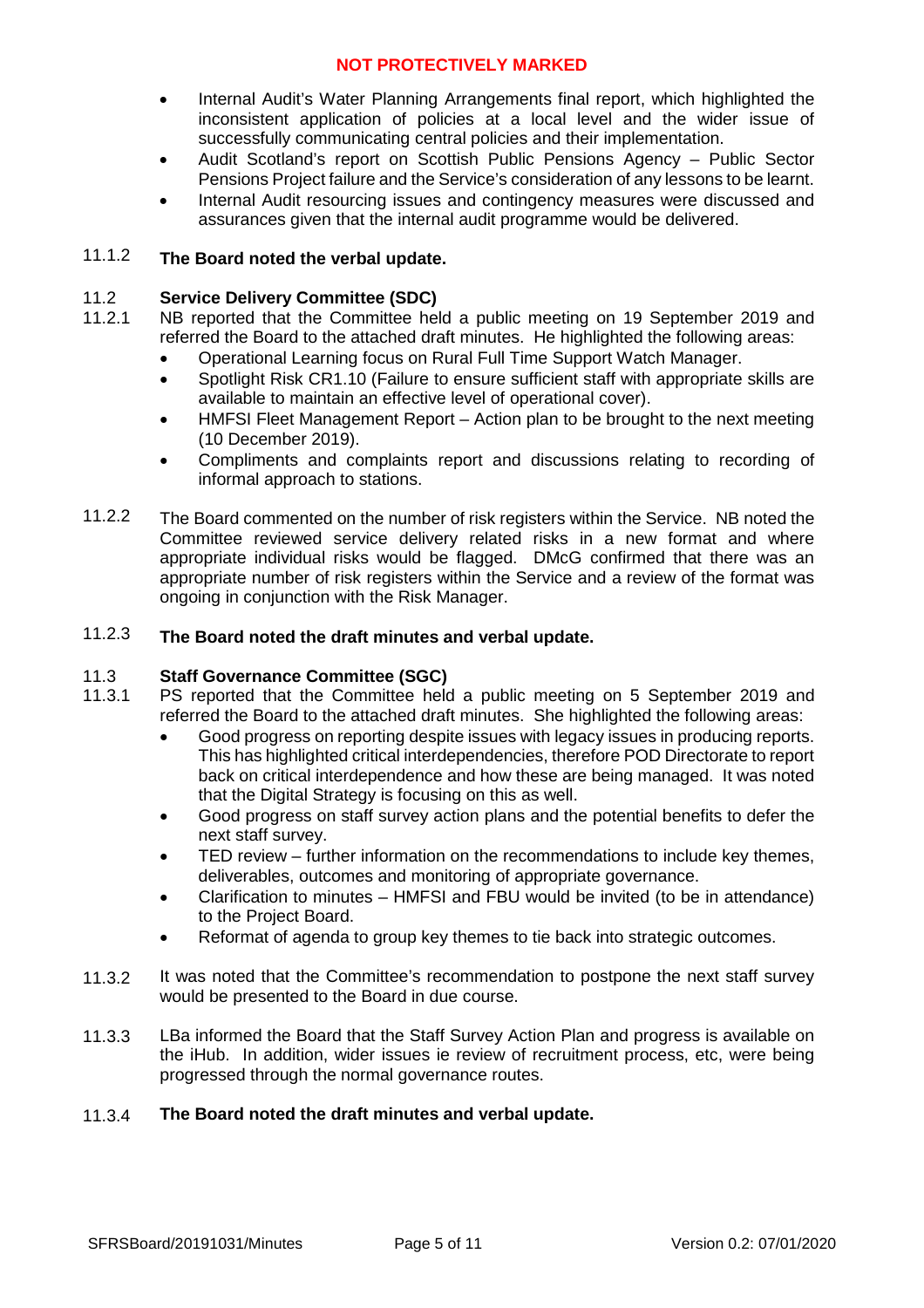#### 11.4 **Transformation and Major Projects Committee (TMPC)**

- 11.4.1 FT reported that the Committee held a public meeting on 8 August 2019 and referred the Board to the attached draft minutes. She highlighted the following areas:
	- Improvement in the quality and discipline for reporting, from both the individual Project Managers and Programme Office.
	- Benefit Management Tracker to be presented at the next meeting (7 November 2019).
	- Standing agenda items for benefits, risk and communication.
- 11.4.2 DMcG reminded the Board that the Climate Change project, which was identified as a potential project at the inception of service redesign, had not commenced. It was not considered an individual project, as there was significant work being carried out through other executive arrangements. The Climate Change closing report had been amended to capture the ongoing work within the Service. The High Level Plan would be updated and submitted through the normal governance route. SO'D stated that the Climate Change Response Plan 2045 would be submitted to the November Board day.

#### 11.4.3 **The Board noted the draft minutes and verbal update.**

#### 11.5 **Integrated Governance Committee (IGC)**

- 11.5.1 KD reported that the Committee held a public meeting on 3 October 2019 and referred the Board to the attached draft minutes. She highlighted the following areas:
	- Key themes discussed included training and ICT.
	- Consideration of HMFSI's Thematic report and appropriate governance.
	- A review of the SFRS code of corporate governance commencing 2020.
	- Risk flagged for Command and Control Futures.
- 11.5.2 The Board noted the discussion relating to the creation of another Committee which would be responsible for corporate services i.e. finance and the inference that Audit & Risk Assurance would have an oversight of this which was deemed inappropriate. KD stated that these were initial discussions and would form part of the full annual review of the Board and Committee related governance.

#### 11.5.3 **The Board noted the draft minutes.**

### **12 BOARD FORWARD PLAN SCHEDULE 2020-21**

- 12.1 MMcA presented a report to the Board proposing the schedule of Board and Committee related meeting dates and Board Forward Plan covering the period April 2020 to March 2021.
- 12.2 MMcA noted the approval of the 3-year Annual Operating Plan, some minor scheduling adjustments may be required. The importance of scheduling Strategic Leadership Team/Executive Board meetings in advance of Committee meetings and being able to access data timely was noted.
- 12.3 It was agreed that the Board Forward Plan would be fully populated and submitted at all future Board meetings.

### **ACTION: BST**

12.4 **The Board approved the proposed schedule of meetings for SFRS Board and its Committees and Board Forward Plan 2020-21 along with the arrangements for reviewing these.**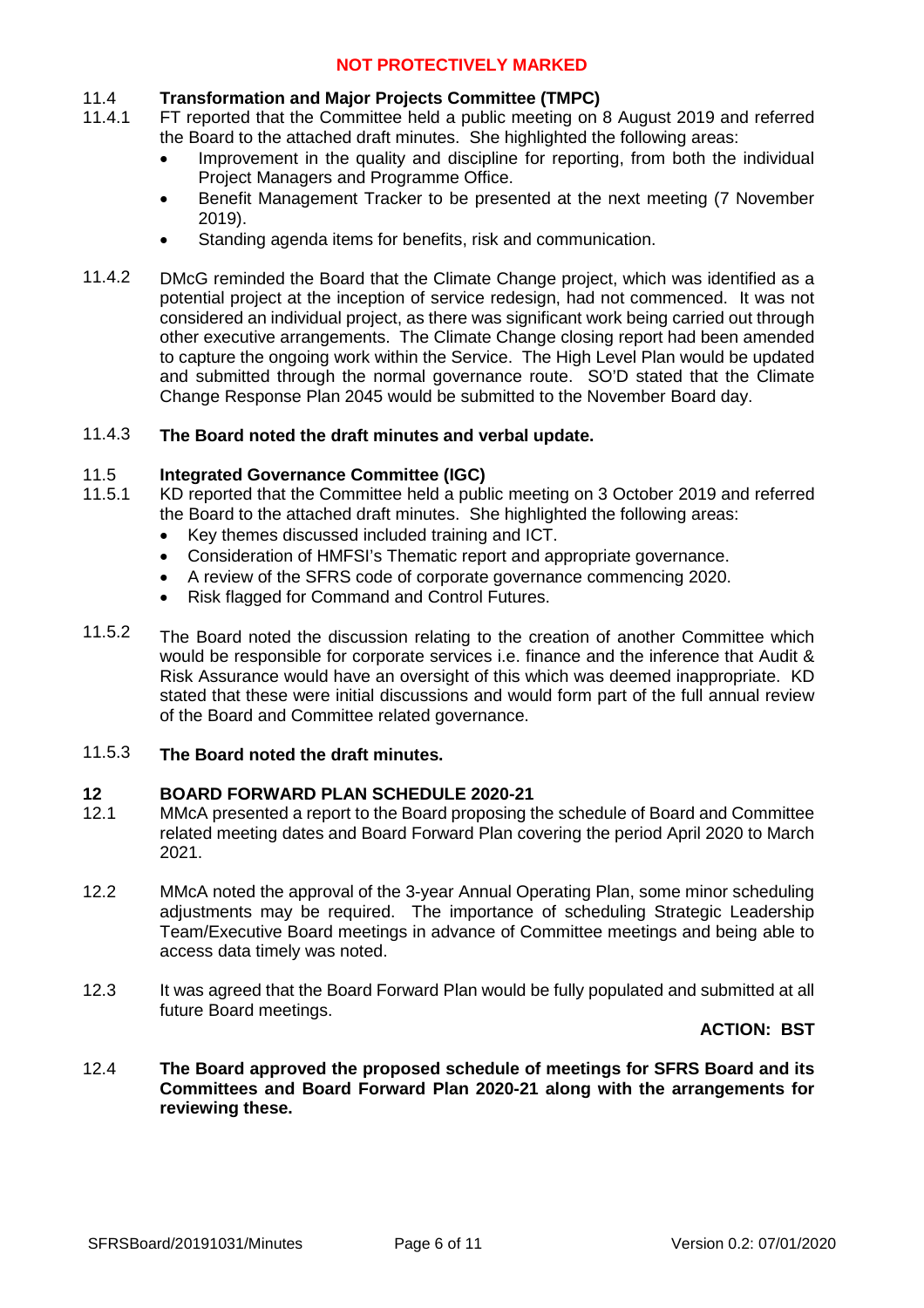### **13 3 YEAR PROGRAMME OF WORK 2019-22 DEVELOPMENT UPDATE AND DRAFT ANNUAL OPERATING PROGRAMME 2019-20 (OCTOBER 2019 TO MARCH 2020)**

- 13.1 MMcA presented a report to the Board seeking approval of the draft Interim Annual Operating Plan and to provide an update on the development of the Strategic Plan 3 Year Programme of Work.
- 13.2 MMcA informed the Board that due to the complexities involved producing the 3 Year Programme of work, a review of the Extended Annual Operating Plan had been undertaken proposing that the Plan be extended further, to cover the period up to 31 March 2020.
- 13.3 The Board commented on the number of actions scheduled to be delivered in Quarter 4. MMcA explained that the 3 year plan would allow for better sequencing of planning over the appropriate timescale of the project.

13.4 MMcA confirmed that the 3 year Strategic Plan was a static plan and would not be updated on an annual rolling basis unlike to the Annual Operating Plan.

- 13.5 MMcA noted that the Service Delivery Model project was contained within the Service Transformation Plan and would be transferred to the Annual Operating Plan at the stage of implementation. The Board commented on the various transformation projects which were ongoing and asked for consideration to be given to accelerate the process of integration in to the AOP.
- 13.6 MMcA assured the Board the work undertaken to date to collate the 3-year work plan has collectively identified cross directorate interdependencies, improved planning processes and will be beneficial for the Service.
- 13.7 In relation to the future 2020/21 Annual Operating Plan, the Board requested that consideration be given to reducing the number of and appropriate level of actions i.e. keeping them as high level and strategic as possible.

13.8 The Board acknowledged and welcomed the comprehensive Equality Impact Assessment presented alongside this report.

#### 13.9 **The Board approved the realignment and commencement of the 3 Year programme of work to April 2020 and approved the draft Annual Operating Plan 2019/20 which will run from October 2019 to March 2020.**

*The meeting broke at 1130 hrs and reconvened at 1145 hrs.*

### **14 RESOURCE BUDGET MONITORING – SEPTEMBER 2019**

- 14.1 SO'D presented a report advising the Board of the resource budget position for the period ending 30 September 2019. SO'D outlined the analysis of the financial position and referred Members to Appendix A of the report, which identified the current resource position showing a forecast year-end underspend of £0.071million and a current overspend of £0.278million. Appendix B provided an explanation of the current significant variances relative to the budget.
- 14.2 SO'D noted the deterioration within the Wholetime Overtime position and assured the Board that this was being closely monitored.
- 14.3 SO'D updated the Board on the various reasons for virements within the budget. These were attributed to the timing for forecasting the budgets, the delay in harmonisation of Terms and Conditions, savings in relation to Soft FM and rates, together with the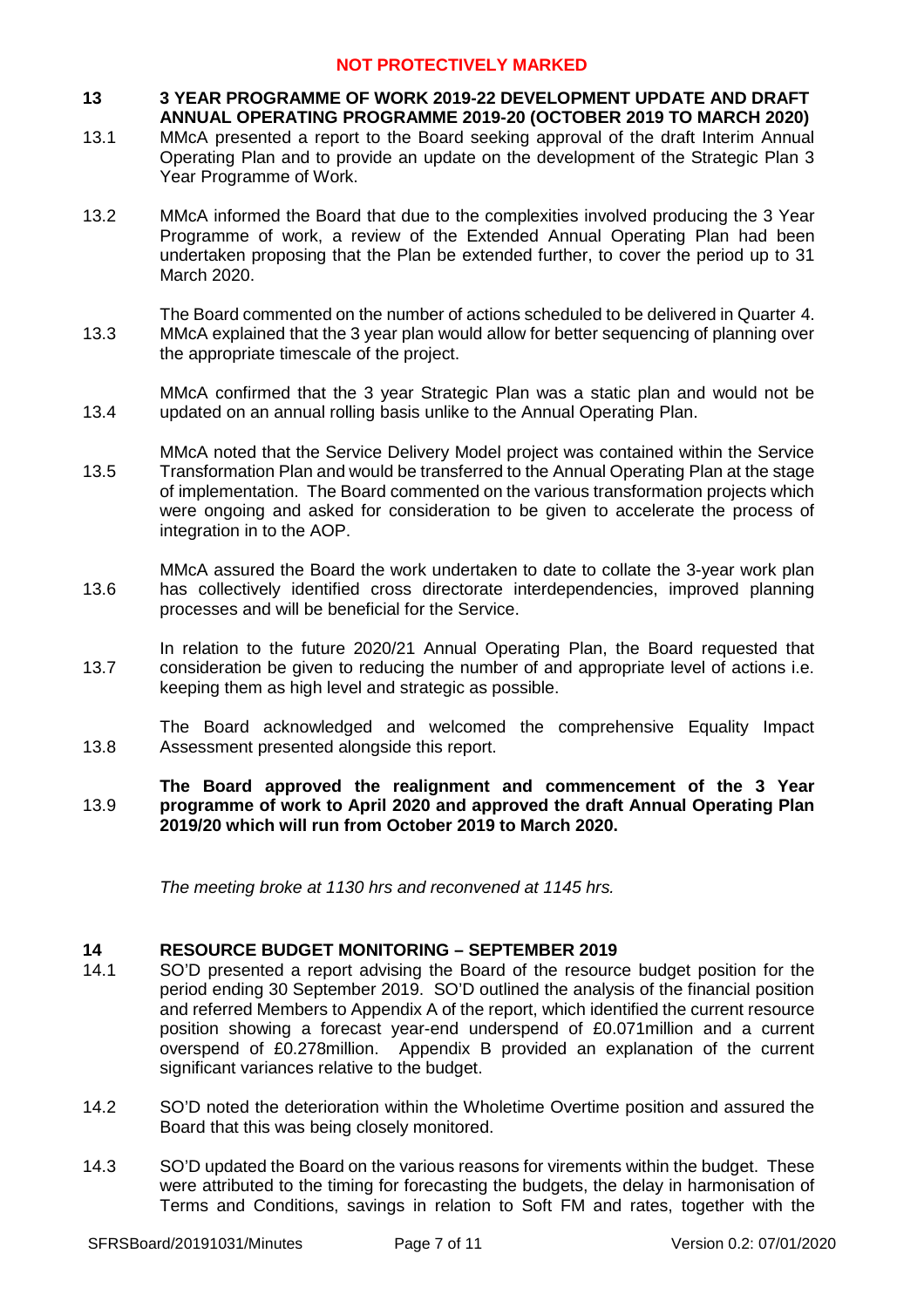movement of contingency budget which is held in the Supplies and Service budget. It was agreed that reasons for virements would be captured within future reports.

### **ACTION: SO'D**

14.4 Consideration to be given at the next Review of the Scheme of Delegations, to include authorisation for virements (value to be determined).

# **ACTION: BST**

- 14.5 SO'D clarified that the over recovery for income was due to income exceeding forecasted expectations which were based on previous years.
- 14.6 SO'D noted that the forecasted underspend on Support Staff was attributable to ongoing recruitment and continual review of structures. The Board stated that further information was required to fully understand whether this level of vacancies/underspend was acceptable. LBa informed the Board that there were approximately 60 vacancies within the Service, all of which were in the process of recruitment or being assessed to consider whether the post was required, whether it was appropriate for modern apprenticeship or short-term vacancy. Information to be presented differently to better inform the Board.

### **ACTION: SO'D**

- 14.7 The Board were informed that delay in the delivery of the CCMS project would continue to impact on Control Firefighters budget and would be budgeted appropriately.
- 14.8 **The Board noted the resource budget position for the period ending September 2019.**

### **15 CAPITAL BUDGET MONITORING – SEPTEMBER 2019**

- 15.1 SO'D presented a report advising the Board of actual and committed expenditure against the 2019/20 capital budget for the period ending 30 September 2019. It was anticipated that the full budget of £33.160million would be spent by the end of the financial year. It was anticipated that proposed adjustments to the capital budget would be presented at the next meeting (December 2019).
- 15.2 The Board requested clarification on the prioritisation of capital spend to date in relation to replacement roofs and the subsequent implications of reprioritisation. SO'D stated that the majority of the spend was within the resource budget due to being short term temporary measures. The Service would continue to review all capital and resource monies spend in relation to roofs, however, nothing substantial had been carried out to date.
- 15.3 SO'D advised that the £100,000 anticipated capital receipts would be from the sale of non-operational vehicles ie cars, vans, etc at public auctions. She assured the Board that the Disposal Policy for the sale of surplus assets was rigorously followed by the Service.
- 15.4 SO'D noted that necessary adjustments had been made to utilise the surplus capital budget from the slippage in the McDonald Road project. Similarly, in relation to the slippage in the CCMS project, options were being identified to utilise the surplus capital budget. One option involved the promotion of Year 2 spend into this year rather than identify new areas of spend. It was noted that the total spend for McDonald Road Project was still to be confirmed and any change from the Architect's estimate would be brought back to the Board. The Project Change Request for the CCMS project would be submitted to the Transformation and Major Project Committee to highlight revised timelines and financial implications.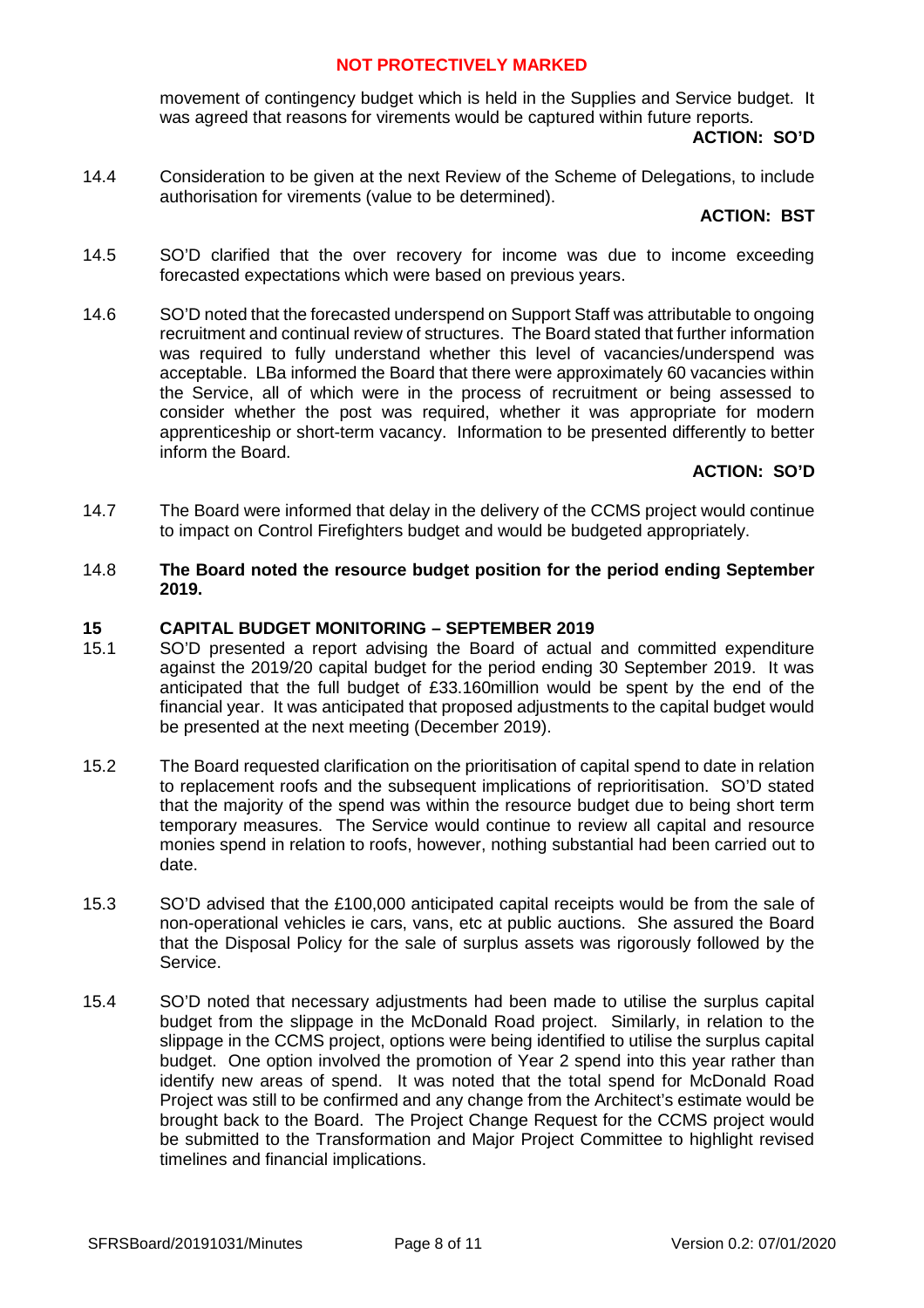15.5 In relation to acquiring planning permission prior to selling of legacy sites, SO'D stated that advice was sought to determine whether this would increase the anticipated capital receipts.

#### 15.6 **The Board noted the actual and committed expenditure for the period ending 30 September 2019.**

### **16 RESOURCE BUDGET OUTTURN REPORT 2018/19**

- 16.1 SO'D presented a report advising the Board of the resource budget outturn position for the financial year 2018/19 noting an underspend of £0.194million.
- 16.2 The Board commented on the timescales presented in this report and SO'D advised that the anticipated outturn position was reported in the previous monitoring report presented in August 2019 and confirmed that the position had not changed. She outlined the timelines involved in preparing and presenting this information. The option to escalate the preparation of the Annual Report and Accounts was noted, however this would be dependent on the External Auditors. Further discussions to be taken off table.

#### 16.3 **The Board noted the resource budget outturn report 2018/19.**

### **17 CAPITAL BUDGET OUTTURN REPORT 2018/19**

17.1 SO'D presented a report advising the Board of the capital budget outturn position for the financial year 2018/19 and outlined the areas which have benefited from investment.

#### 17.2 **The Board noted the capital budget outturn report 2018/19.**

### **18 PERFORMANCE MANAGEMENT FRAMEWORK REVIEW – UPDATE**

- 18.1 MMcA presented a report to the Board providing an update on the process to review the Performance Management Framework (PMF) and referred to discussions at the Board Strategy Day (26 September 2019). The following key areas were highlighted:
	- Strategic Plan had triggered review of the PMF.
	- Process to review outcomes and priorities from the Strategic Plan to identify fundamental measures of success to improve key performance indicators.
	- Timeline for review including Board formal approval (March 2020).
	- Links with 3-year Annual Operating Plan and implementation of the new InPhase performance system.
	- Update on InPhase Additional staffing resource due in post week commencing 2019. Discussions have taken place to request additional software development time to accelerate implementation.
- 18.2 MMcA confirmed that regular meetings have been scheduled with the Sponsorship Unit to keep them informed of progress.
- 18.3 Due to her background, LBl offered her assistance and knowledge in this area.

#### 18.4 **The Board noted the report and the update on the InPhase performance system.**

### **19 SUMMARY PERFORMANCE REPORT**

19.1 MMcA apologised for the late submission of these high level summary reports to the Board noting that these had been omitted from the Forward Plan.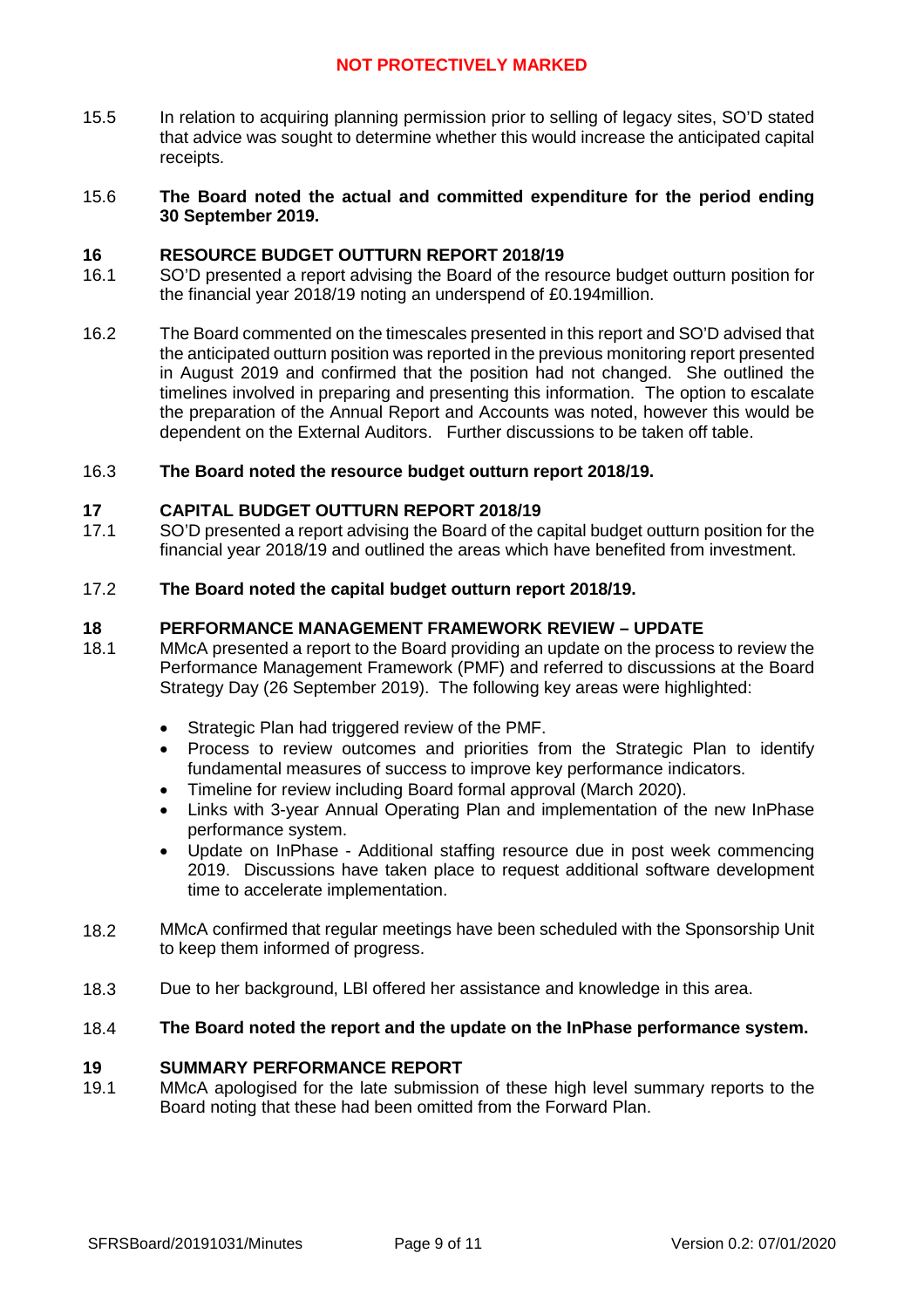#### 19.2 *Quarter 4 2018-19*

- 19.2.1 MMcA presented a report to the Board detailing the Summary Performance report for quarter 4 2018/19. The following key areas were highlighted:
	- Direction of Travel Summary shows 42% of indicators were still to be confirmed, this is due to trend data being collected.
	- Accidental Dwelling Fires Fatalities (ILO1.1) and Casualties (ILO1.3) shows an improvement from previous year.
	- Improvement in RDS Availability (NCR1.1).
	- Slippage in Operational Core competence (WD3.1).
	- Increase in Effect Entry/Exit incidents at the request of partner emergency services.
- 19.2.2 The Board asked for clarification on how the Service respond to Effect Entry/Exit incidents. JD stated that all calls are challenged by Operations Control, however, they are classed as a humanitarian service. JD noted the previous inconsistency in recording these types of incident which had now been rectified. It was stated that call challenging would help identify any potential special services (chargeable service) incidents.
- 19.2.3 In relation to Operational Core Competence (WD3.1), PSt commented on the ongoing actions to address the challenges in this area. This included the decentralisation of the e-Development Team to support individual service delivery, improved ICT to allow recording of incident command competence and data cleansing. The high number of trainees within the Service also impacted on the core competence levels and work was required to extrapolate the information from the competent firefighters to provide a true reflection of the situation. Continual liaison with SDA DACO's to ensure the focus on mandatory elements of training were being adhered to. The potential to assess firefighters (incident command) through knowledge, skills and experience to measure competence was noted.

19.2.4 The Board commented positively on the halt in the rise of call handling times and stabilisation in response times (ref Q1 2019/20).

- 19.2.5 In relation to fire and fire casualties, RH stated that community fire safety remains the main underpinning strategic objective for the Service. He noted that there was no straight comparison with other UK Fire and Rescue Services due to a number of societal differences, however, further work was required on benchmarking. Historically, Scotland has a higher incident rate per million population, however the gap was decreasing. He outlined the new Home Fire Safety Visit approach to target high risk households, introduction of an evaluation framework and online hub to evaluate initiatives, sharing good practice across the Service.
- 19.2.6 In relation to the number of blue light journeys responding to UFAS incidents, DMcG advised that the collation of this data was currently a manual process and following the introduction of the new CCMS this information could be automatically processed. However, in advance of this, the possibility for this information to be introduced into the performance reporting was being discussed.

### *Quarter 1 2019-20*

19.3 19.3.1 MMcA presented a report to the Board detailing the Summary Performance report for quarter 1 2019/20. The following key areas were highlighted:

- Review of processes for handling Freedom of Information (FOI) requests to improve performance.
- Review of Publication Scheme and increased routine publishing of data.
- Weekly FOI performance report to be generated to monitor performance.